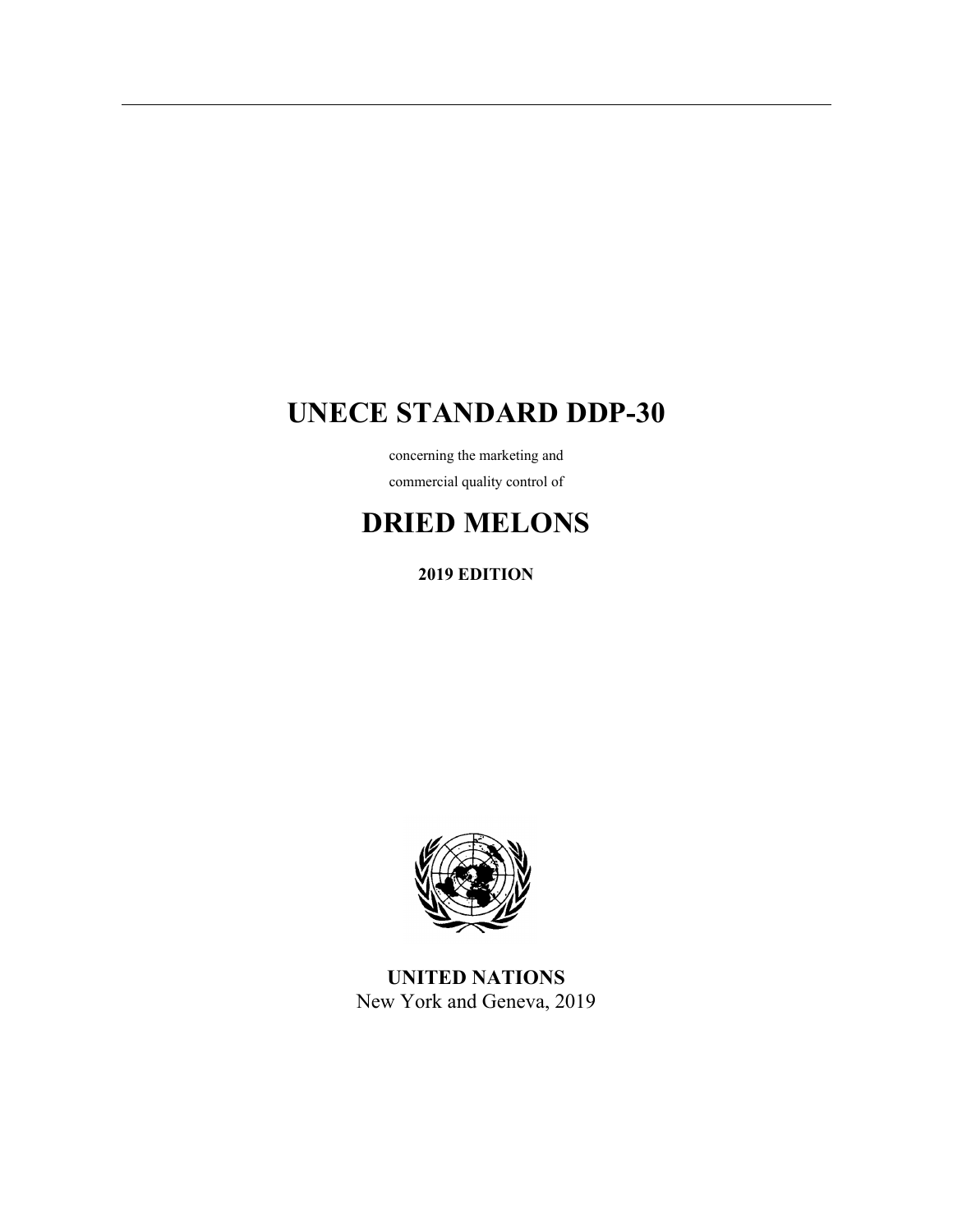#### **NOTE**

#### **Working Party on Agricultural Quality Standards**

The commercial quality standards developed by the United Nations Economic Commission for Europe (UNECE) Working Party on Agricultural Quality Standards help facilitate international trade, encourage high-quality production, improve profitability and protect consumer interests. UNECE standards are used by Governments, producers, traders, importers and exporters, and other international organizations. They cover a wide range of agricultural products, including fresh fruit and vegetables, dry and dried produce, seed potatoes, meat, cut flowers, eggs and egg products.

Any member of the United Nations can participate, on an equal footing, in the activities of the Working Party. For more information on agricultural standards, please visit our website http://www.unece.org/trade/agr/welcome.html.

The new Standard for Dried Melon is based on document ECE/CTCS/WP.7/2019/18, reviewed and adopted by Working Party at its seventy-fifth session.

The designations employed and the presentation of the material in this publication do not imply the expression of any opinion whatsoever on the part of the United Nations Secretariat concerning the legal status of any country, territory, city or area or of its authorities, or concerning the delimitation of its frontiers or boundaries. Mention of company names or commercial products does not imply endorsement by the United Nations.

All material may be freely quoted or reprinted, but acknowledgement is requested.

Please contact us at the following address with any comments or enquiries:

 Agricultural Standards Unit Economic Cooperation and Trade Division United Nations Economic Commission for Europe Palais des Nations CH-1211 Geneva 10, Switzerland E-mail: agristandards@unece.org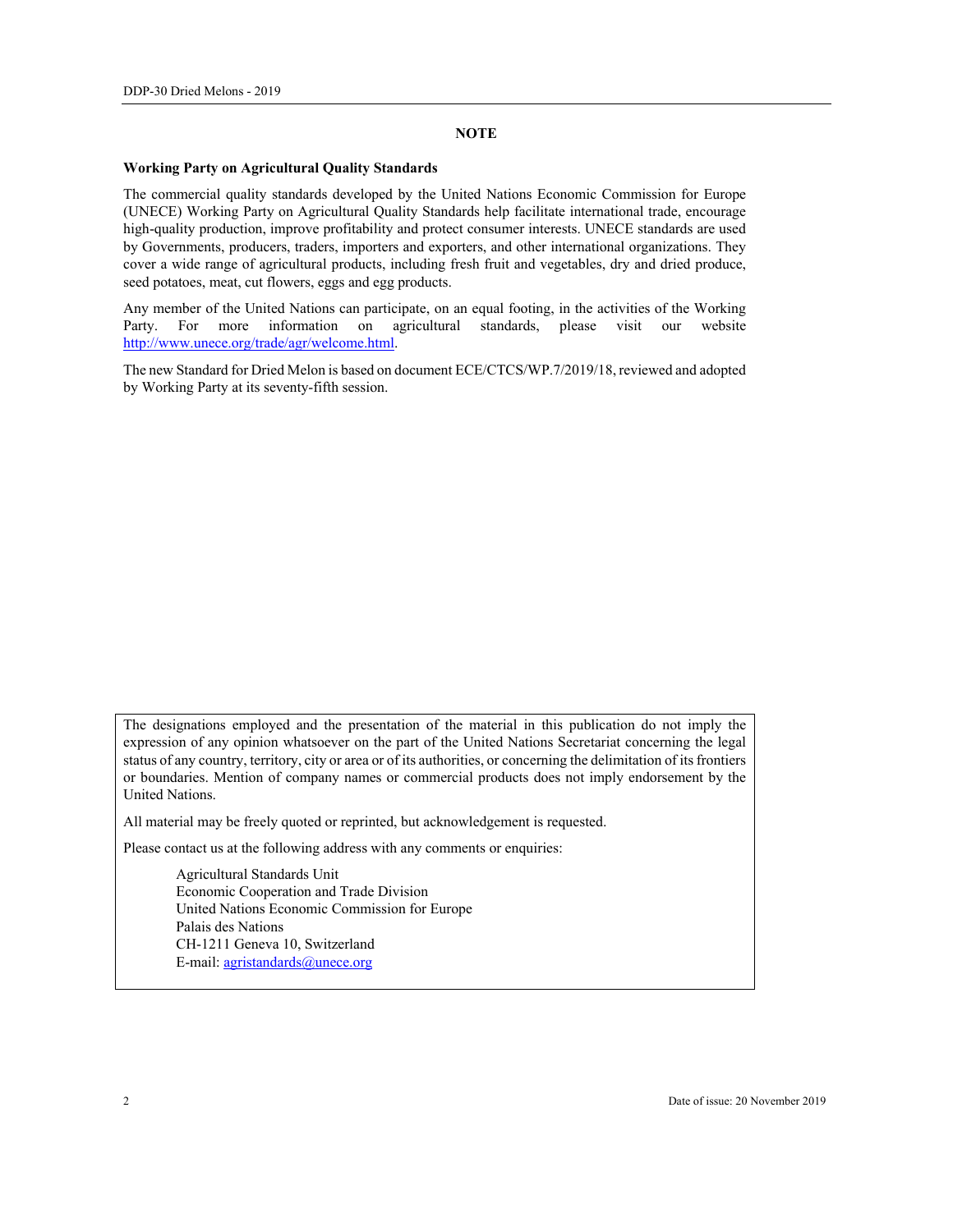# **UNECE Standard DDP-30 concerning the marketing and commercial quality control of Dried Melons**

# **I. Definition of produce**

This standard applies to dried melons of varieties (cultivars) grown from *Cucumis melo* L., intended for direct consumption or for food when intended to be mixed with other products for direct consumption without further processing. This standard does not apply to dried melons that are processed by salting, sugaring, flavouring, or roasting or for industrial processing.

Dried melons may be presented in the following styles:

- Longitudinal slices, cut by full length of fruits or its part
- Braid, longitudinal slices braided into rope-like form
- cubes
- Strips of regular or irregular shape
- Any other style of dried melon shall be permitted provided that the product is distinct from the above-mentioned styles and sufficiently labelled.

## **II. Provisions concerning quality**

The purpose of the standard is to define the quality requirements of dried melons at the export-control stage after preparation and packaging.

However, if applied at stages following export, the holder/seller shall be responsible for observing the requirements of the standard. The holder/seller of products not in conformity with this standard may not display such products or offer them for sale or deliver or market them in any other manner.

#### **А. Minimum requirements 1**

In all classes, subject to the special provisions for each class and the tolerances allowed, the dried melons must be:

- sound; produce affected by rotting or deterioration such as to make it unfit for human consumption is excluded
- clean, practically free of any visible foreign matter
- sufficiently developed
- free from living pests whatever their stage of development
- free from damage caused by pests, including the presence of dead insects and/or mites, their debris or excreta

<sup>&</sup>lt;sup>1</sup> Definitions of terms and defects are listed in Annex III of the Standard Layout – Recommended terms and definition of defects for standards of dry (Inshell Nuts and Nut Kernels) and dried produce <http://www.unece.org/trade/agr/standard/dry/StandardLayout/StandardLayoutDDP\_e.pdf>.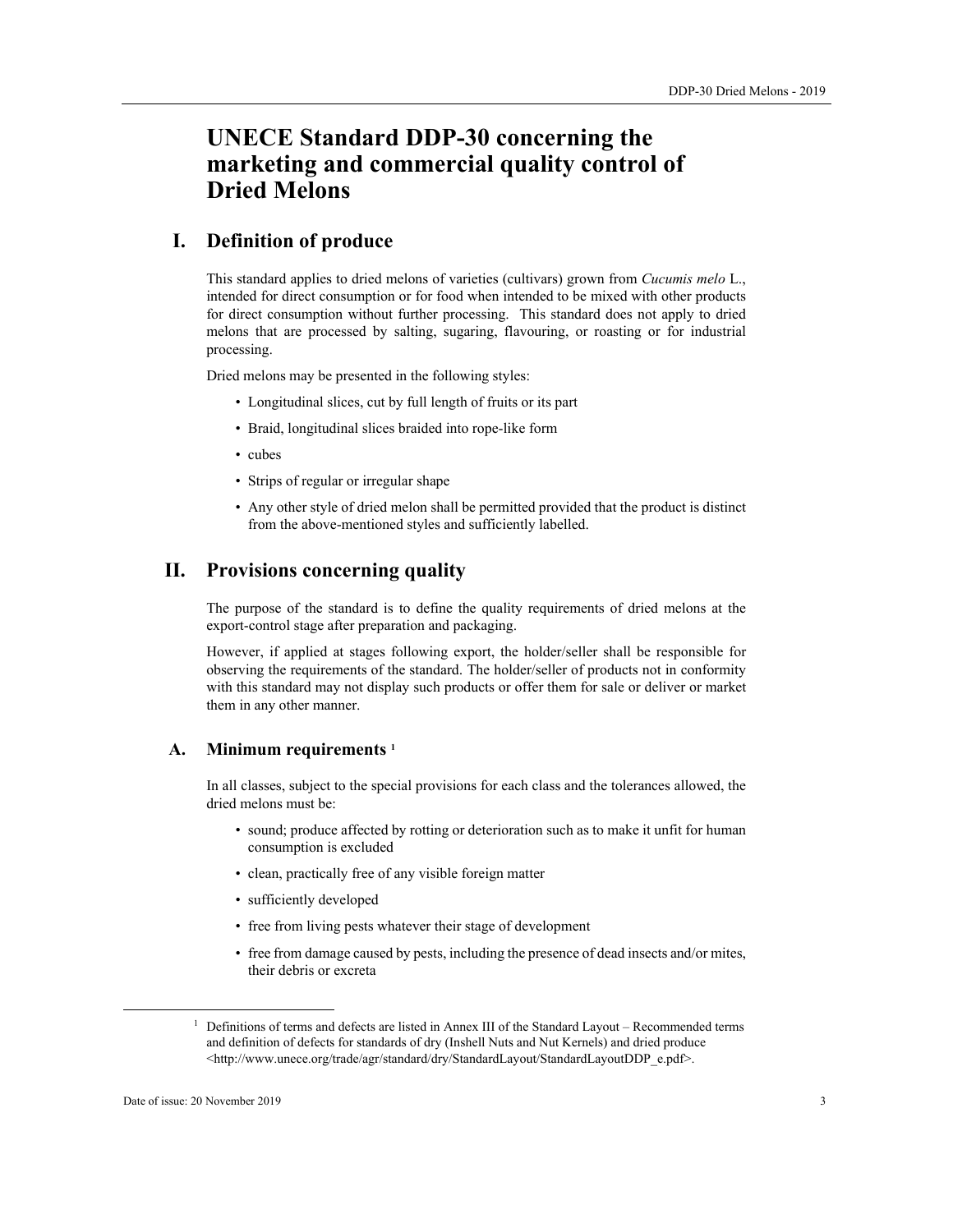- free from blemishes, areas of discolouration or spread stains in pronounced contrast with the rest of the produce affecting in aggregate more than 20 per cent of the surface of the produce
- free from mould filaments visible to the naked eye
- free of fermentation
- free of abnormal external moisture
- free of foreign smell and/or taste except for a slight salty taste of sodium chloride and/or calcium chloride or a slight sour taste of citric acid and a slight smell of preservatives/additives, including sulphur dioxide.

The condition of the dried melons must be such as to enable them:

- to withstand transportation and handling
- to arrive in satisfactory condition at the place of destination.

#### **В. Moisture content <sup>2</sup>**

The dried melons shall have a moisture content:

- not exceeding 18.0 per cent for untreated dried melons;
- between 18.0 and 25.0 per cent for dried melons treated with preservatives or preserved by other means (e.g. pasteurization)

#### **С. Classification**

In accordance with the defects allowed in section "IV. Provisions concerning tolerances", dried melons are classified into the following classes:

"Extra" Class, Class I, Class II.

The defects allowed must not affect the general appearance of the produce as regards quality, keeping quality and presentation in the package.

# **III. Provisions concerning sizing**

Sizing of dried melons is optional. However, when sized, size is determined by the diameter of the widest part along the longitudinal axis depending on the form of the produce.

# **IV. Provisions concerning tolerances**

At all marketing stages, tolerances in respect of quality and size shall be allowed in each lot for produce not satisfying the minimum requirements of the class indicated.

<sup>&</sup>lt;sup>2</sup> The moisture content is determined by one of the methods given in Annex I of the Standard Layout – Determination of the moisture content for dried produce<http://www.unece.org/trade/agr/standard/dry/StandardLayout/StandardLayoutDDP\_e.pdf>. The laboratory reference method shall be used in cases of dispute.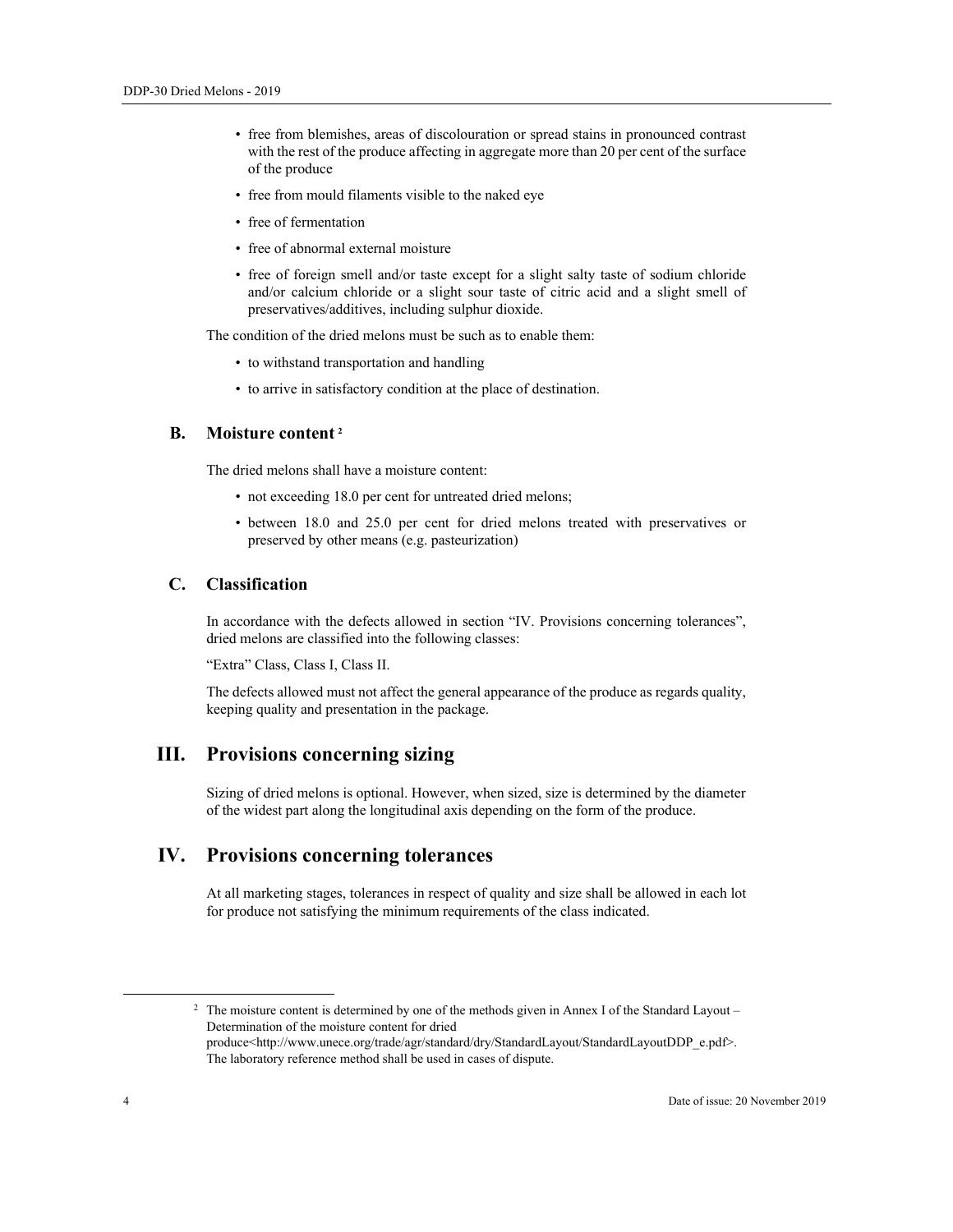## **А. Quality tolerances**

|                                                                      | Tolerances allowed, percentage of defective produce, by<br>number or weight |                |          |
|----------------------------------------------------------------------|-----------------------------------------------------------------------------|----------------|----------|
| Defects allowed                                                      | "Extra" Class                                                               | Class I        | Class II |
| a) Tolerances for produce not satisfying<br>the minimum requirements | 5                                                                           | 10             | 15       |
| of which no more than:                                               |                                                                             |                |          |
| Injuries and damage caused during<br>drying                          | 5                                                                           | 10             | 15       |
| Mouldy and mildew spots                                              | 0.5                                                                         | 4.5            | 9.0      |
| of which no more than mouldy                                         | $\Omega$                                                                    | 0.5            | 1.0      |
| Fermentation,<br>rotting,<br><b>or</b><br>deterioration              | 0.5                                                                         | 1.5            | 3.0      |
| of which not more than:                                              |                                                                             |                |          |
| - Fermentation                                                       | 0.5                                                                         | 1.0            | 2.0      |
| - Rotting                                                            | $\theta$                                                                    | 0.5            | 1.0      |
| Damages caused by pests                                              | 1                                                                           | $\overline{2}$ | 4        |
| Living pests                                                         | $\theta$                                                                    | $\theta$       | $\theta$ |
| b) Size tolerances (if sized)                                        |                                                                             |                |          |
| For produce not conforming to the<br>size indicated, in total        | 10                                                                          | 15             | 20       |
| Pieces among dried slices of melons<br>(by weight)                   | $\overline{2}$                                                              | 8              | 15       |
| c) Tolerances for other defects                                      |                                                                             |                |          |
| Foreign matter, separated seeds and<br>skin fragments                | 1                                                                           | 1              | 1        |
| Not fully ripe pieces among ripe<br>dried melons                     | $\theta$                                                                    | 1              | 3        |

# **V. Provisions concerning presentation**

### **A. Uniformity**

The contents of each package must be uniform and contain only dried melons of the same origin, quality, style and size (if indicated) and variety (if indicated) and colouring (if indicated).

The visible part of the contents of the package must be representative of its entire contents.

## **B. Packaging**

The dried melons must be packed in such a way so as to protect the produce properly.

The materials used inside the package must be clean and of a quality such as to avoid causing any external or internal damage to the produce. The use of materials, particularly of paper